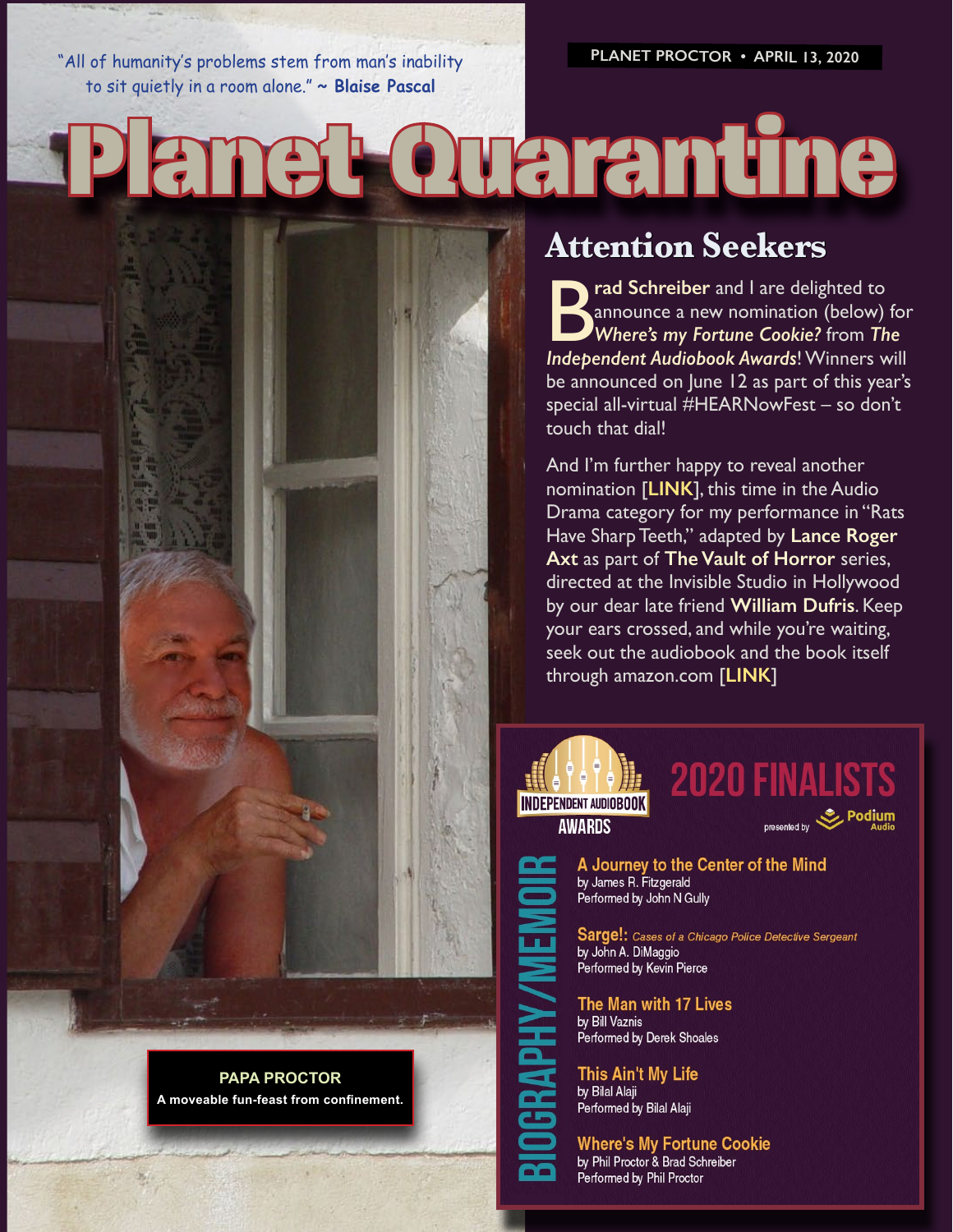## **Pink Eye**

**AT THE NATIONAL ART GALLERY IN DUBLIN,**<br>
that had them completely confused. The painting<br>
depicted three block men totally poked, eiting an a baneb a husband and wife were staring at a portrait depicted three black men totally naked, sitting on a bench. Two of the figures had black penises, but the one in the middle had a pink penis.

The curator of the gallery realized that they were having trouble interpreting the painting and offered his personal assessment. He went on for over half an hour explaining how it depicted the sexual emasculation of African Americans in a predominately white, patriarchal society.

"In fact," he said, "some serious critics believe that the pink penis may also reflect the cultural and sociological oppression

experienced by gay men in contemporary society."

After the curator left, an Irishman approached the couple and said, "Would you like to know what the painting is really about?"

"Now why would you claim to be more of an expert than the curator of the gallery,"



**MINE SHAFT The art of the working lunch.** asked the couple. "Because I am the artist who painted the picture," he replied.

"In fact, there are no African Americans depicted at all," he explained. "They're just three Irish coal miners…

"The guy in the middle went home for lunch."

"This cross is perfect for the Easter and Passover seasons!" **~ QVC on-air host**

## **Who AMA us anyway?**

**THE AMERICAN MEDICAL ASSOCIATION HAS**<br> **The Allergists** were in favor of scratching it, but the weighed in on Trump's Corona strategy:

**Dermatologists** advised not to make any rash moves. The **Gastroenterologists** had sort of a gut feeling about it, but the **Neurologists** thought the Administration had a lot of nerve.

> Meanwhile, **Obstetricians** felt certain everyone was laboring under a misconception, while the **Ophthalmologists** considered the idea shortsighted.

**Pathologists** yelled, "Over my dead body!" while the **Pediatricians** said, "Oh, grow up!" The **Psychiatrists** thought the whole idea was madness, while the **Radiologists** could see right through it.

**Surgeons** decided to wash their hands of the whole thing and the **Internists** claimed it would

## **Dear Diary**

- **Day 1** I Can Do This!! Got enough food and wine to last a month!
- **Day 2** Opening my 8th bottle of Wine -- fear wine supplies might not last
- **Day 3** Strawberries: Some have 210 seeds, some have 235 seeds. Who Knew??
- **Day 4** Removed my Day Pajamas and put on my Night Pajamas.
- **Day 5** Today I tried to make Hand Sanitizer came out as Jello Shots!!
- **Day 6** I get to take the Garbage out. I'm SO excited, I can't decide what to wear.
- **Day 7** Laughing way too much at my own jokes!!
- **Day 8** Went to a new restaurant called "The Kitchen." You have to make your own meal. I have no clue

how this place is still in business.

- **Day 9** Put liquor bottles in every room. Tonight I'm going Bar Hopping.
- **Day 10** Struck up a conversation with a Spider today. He's a Web Designer.
- **Day 11** I swear my fridge just said, "What the hell do you want now?"
- **Day 12** I realized why dogs get so excited about going for walks or car rides. I think I just barked at a squirrel.
- **Day 13** If you keep a glass of wine in each hand, you can't accidently touch your face.

n *CONTINUED*

**Day 14** Watched the birds fight over a worm. The Cardinals led the Blue Jays 3-1.

"If I want to take 20 minutes to tie my shoelaces, I can do it." **~ Randy Newman**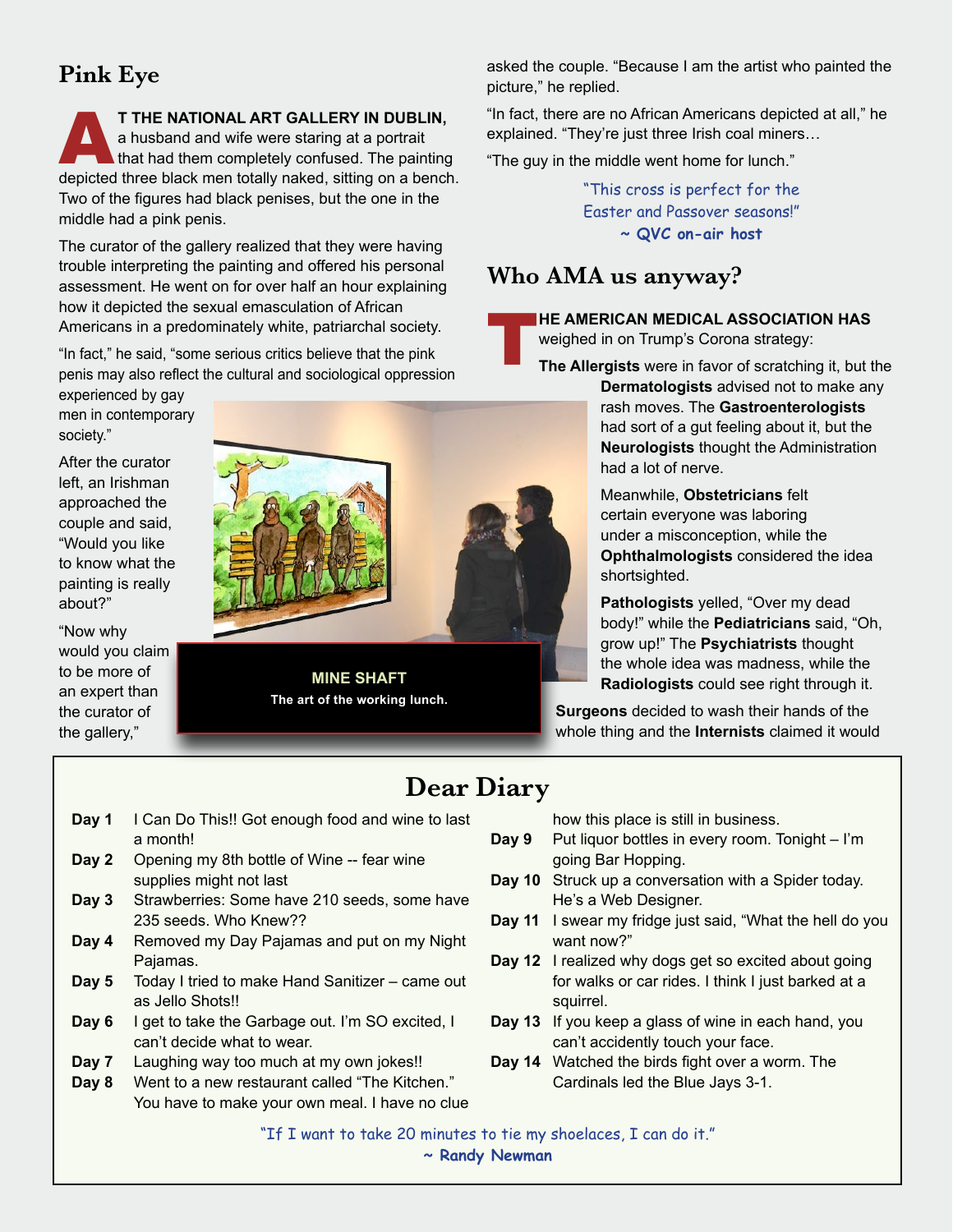## **Pan-dumbic**

**AMERICA**: Oh my god! Coronavirus! What should we do? **LOUISIANA**: Wait a minute! Let's have Mardi Gras first. It **CALIFORNIA**: *Shut down your states.* **AMERICA**: Wait... what? Why? **CALIFORNIA**: *Because 40 million people live here and we did it early, and it's working.* **OHIO**: Whoa... whoa... let's not be hasty now. The president said this whole thing is a Democrat hoax. **CALIFORNIA**: *He also said that windmills cause cancer. Shut down your state.* **TEXAS**: But the president said that we only have 15 cases and soon it'll be zero. **CALIFORNIA**: *The president can't count to fifteen. Nor even spell it. Shut down your state.* **NEW JERSEY**: Us, too? **CALIFORNIA**: *Yes, you guys, too. Just like when Christie shut down the bridge, but it's your whole state.* **FLORIDA**: But think about all these kids on spring break. They spend a lot of money here! **CALIFORNIA**: *Those kids invented the Tide pod challenge. Shut down your state.* entertains folks. **CALIFORNIA**: *It also kills them. Shut it down.* **GEORGIA**: Ok, well how about we keep the state open for all of our mega churches? Maybe we can all pray really hard until the coronavirus goes away! **CALIFORNIA**: *Which works like a charm for mass shootings. Jesus told us, to tell you, to shut down your state.* **OKLAHOMA**: What about the Tigers? **CALIFORNIA:** *What about a dentist. Shut it down.* **WYOMING**: Hold up, maybe we should go county by county like the president said. **CALIFORNIA**: *Wyoming is a county. Shut it down.* **PENNSYLVANIA**: What about big coal? **CALIFORNIA**: *What about big death. Shut it.* **NORTH CAROLINA**: But the Republican National Convention is coming here! **CALIFORNIA:** *SHUT... ok fine, do what you want…*

The LA Times' Chris Erskine, calls his lawyer: "Billable Bob" **~ Phil's Phunny Phacts**

indeed be a bitter pill to swallow. The **Plastic Surgeons** opined that this proposal would "put a whole new face on the matter." The **Podiatrists** thought it was a step forward, but the **Urologists** were pissed off at the whole idea.

**Anesthesiologists** thought the whole idea was a gas, and those lofty **Cardiologists** didn't have the heart to say no. In

the end, the **Proctologists** won out, leaving the entire decision up to the assholes in the White House...

> "We are all born ignorant, but one must work hard to remain stupid." **~ Benjamin Franklin**

#### **I think we're all bozos on this bus**

**ALF OF US ARE GOING TO COME** out of this quarantine as amazing cooks; the other half will come out with a drinking problem. I need to practice social distancing – from the refrigerator. I'm so excited – it's time to take out the garbage. What should I wear? Still haven't decided where to go for

Easter – the Living Room or the Bedroom. I hope the weather's good tomorrow for my trip to *Puerto Backyarda*.

I don't think anyone expected that when we changed the

clocks, we'd go from Standard Time to the Twilight Zone. This morning I saw a neighbor talking to her cat whom she obviously thought understood her. I came into my house and told my dog. He laughed 'til we peed! My body has absorbed so much soap and disinfectant lately that when I pee it cleans the toilet.



Saw a classified ad today: "Single man with toilet paper seeks woman with hand sanitizer for good clean fun." I used to spin that toilet paper like I was on "Wheel of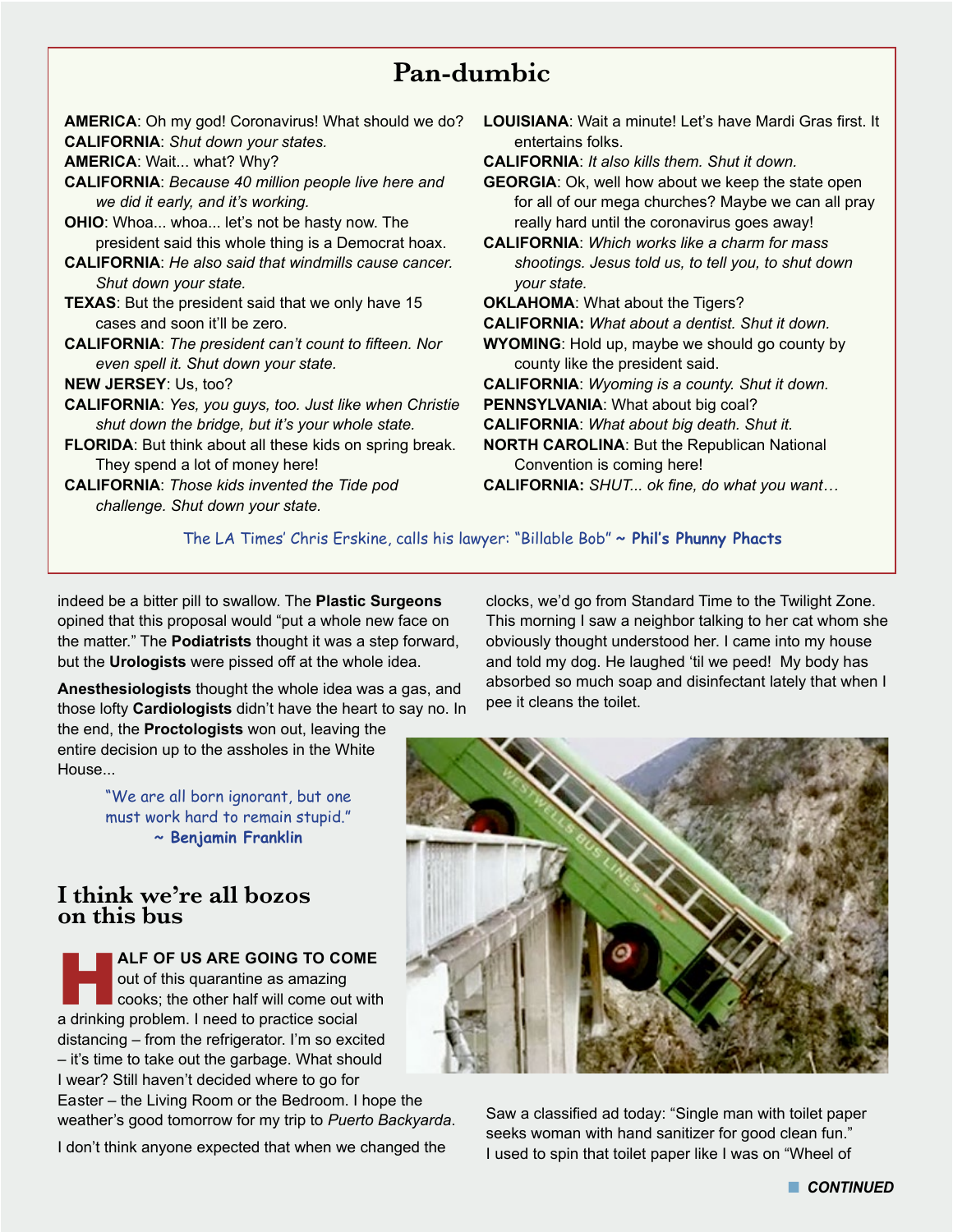#### **Stay HOME Bill**

# **STAY BILL**

Broadway Musicals in the age of Coronavirus

**Don't Kiss Me Kate A Funny Thing Happened on the Way to the Pharmacy Don't Come from Away Little Shop of Hoarders Damn Hankies NO Company How to Succeed in Business Without Leaving Your Couch Two Gentlemen with Corona The Sound of Mucus No More Sundays in the Park with George 9-5 (But 7-9 for Seniors) Joseph and the Amazing Technicolor Lab Coat Dear Evan Hand Sanitizer The Fantastik … 409 An American Quarantined in Paris A Gentleman's Guide to Handwashing The Band's Visit is Postponed**



Fortune!" Now I turn it like I'm cracking a safe.

At least the home-schooling is going well; although some students were suspended for fighting, a teacher was fired for drinking on the job, and my child just said, "I hope I don't have the same teacher next year".... I'm offended.

Better 6 feet apart than 6 feet under. **~ Phil's Phunny Phacts**



### **Exit Zev**

**PROLIFIC PRODUCER ZEV BUFFMAN,**<br>
89, died of natural causes Wednesday<br>
in Seattle. In his later years he oversaw<br>
planning and fundraising for Ruth Eckerd Hall 89, died of natural causes Wednesday in Seattle. In his later years he oversaw in Clearwater, Florida, spearheading a multimillion dollar renovation of that facility, as well as the **Capitol Theatre**.

Zev won numerous Tony Awards for producing such Broadway plays as *The Little Foxes* directed by **Austin Pendleton** and starring **Elizabeth Taylor** and also in his earlier days, produced national tours, some in which I performed.

He also founded the famed **Parker Playhouse** in Fort Lauderdale, where I appeared with **Bob Cummings** in *Generation* during the venue's first season – and then 50 years later, I trod the same worn boards in *The BBC Murders*,